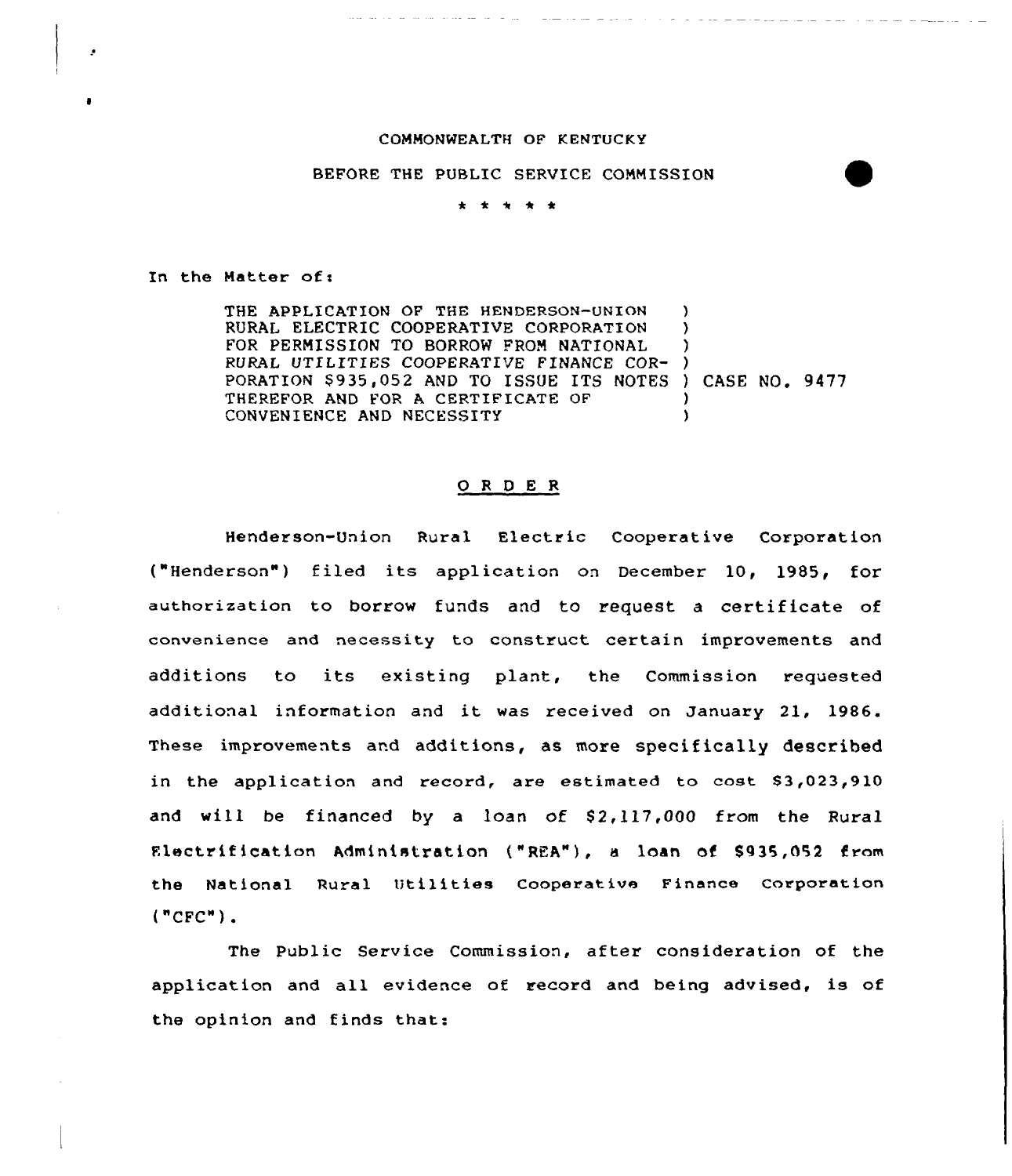1. Public convenience and necessity require the construction by Henderson of the improvements and additions to its existing plant as described in the application and record, and a certificate should be granted .

2. The proposed borrowing from CFC is for lawful objects within the corporate purposes of Henderson, is necessary and appropriate for and consistent with the proper performance by Henderson of its service to the public, and will not impair its ability to perform that service.

IT IS THEREFORE ORDERED that Henderson be and it hereby is granted a certificate of convenience and necessity to proceed with the construction as set forth in the application and record.

IT IS FURTHER ORDERED that Henderson be and it hereby is authorized to borrow \$935,052 from CFC for a 35-year period at an initial interest rate of 10 1/2 percent per annum for a period of <sup>7</sup> years and the rate to be subject to change thereafter.

IT IS FURTHER ORDERED that Henderson be and it hereby is authorized to execute its notes as security for the loan herein authorized.

IT IS FURTHER ORDERED that the proceeds from the proposed borrowing shall be used only for the lawful purposes set out in the application and record.

Nothing herein contained shall be deemed a warranty or finding of value of securities or financing authorized herein on the part of the Commonwealth of Kentucky or any agency thereof.

$$
-2-
$$